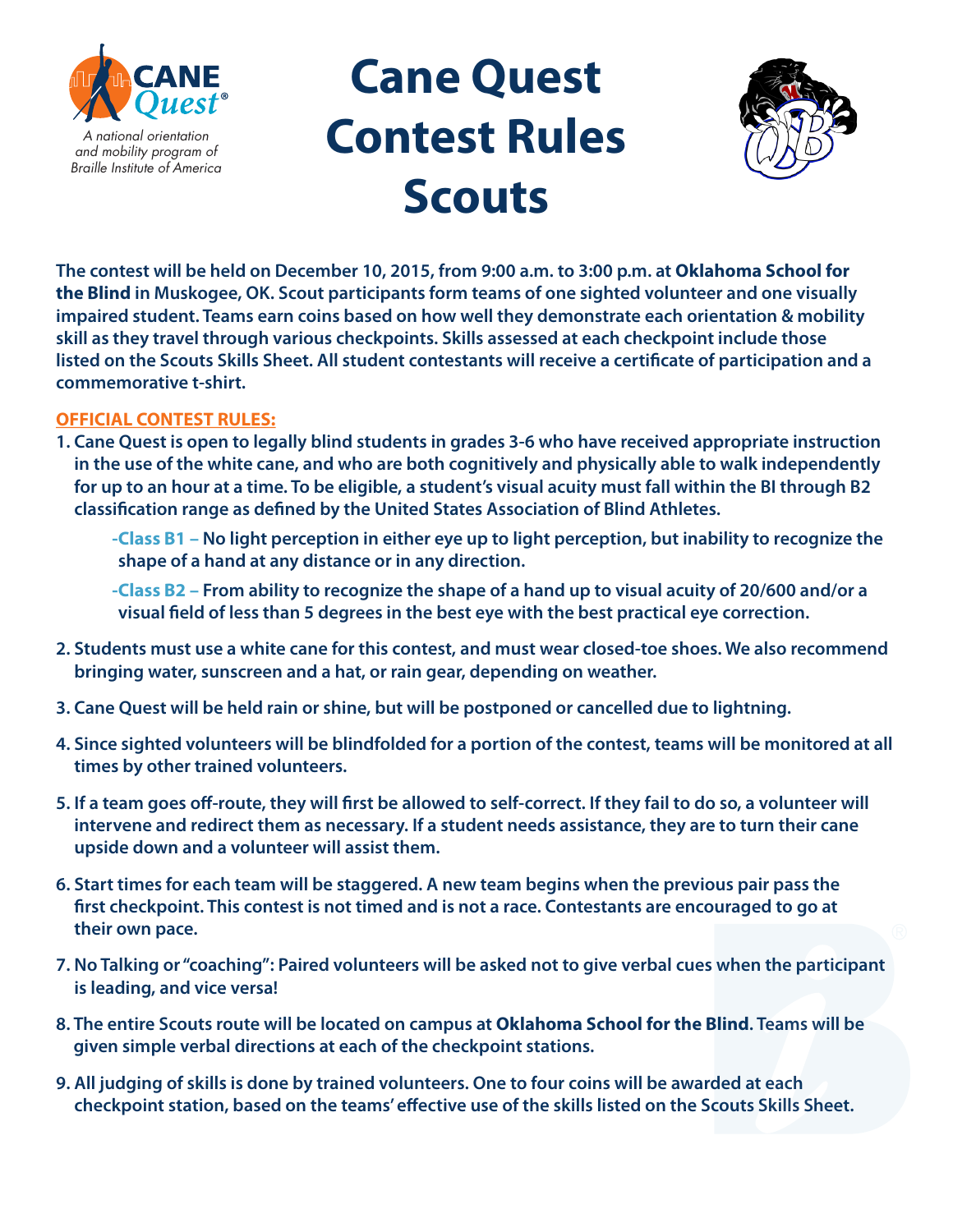

Braille Institute of America

# **2015 PARENT PERMISSION FORM Scouts**



# **DUE DATE: OCTOBER 30, 2015**

## **SUBMIT THIS COMPLETED PERMISSION FORM TO:**

## **Oklahoma School for the Blind, 3300 Gibson St, Muskogee, OK 74403, Attn: Sherry Holder**

Cane Quest seeks to motivate blind and visually impaired youth to practice proper safe travel techniques and overall orientation and mobility skills. It's designed to promote a student's confdence in any surrounding and build true mobility independence.

## **The Contest will be held at Oklahoma School for the Blind on December 10, 2015.**

All contestants will receive a certifcate of participation and earn prizes as they successfully navigate the route.

#### **CONTEST DESCRIPTION:**

- 1. Cane Quest, a program of Braille Institute, is open to visually impaired students in grades 3-6 who have received instruction in the use of the white cane, and who are both cognitively and physically able to walk independently for an hour at a time.
- 2. A student should be familiar with the skills on the checklist, but does not have to have mastered all of them.
- 3. A student's visual acuity must fall within the B1 through B2 classifcation range as defned by the United States Association of Blind Athletes.
	- **Class B1** No light perception in either eye up to light perception, but inability to recognize the shape of a hand at any distance or in any direction.
	- **Class B2** From ability to recognize the shape of a hand up to visual acuity of 20/600 and/or a visual field of less than 5 degrees in the best eye with the best practical eye correction.
- 4. Students must use a white cane for this contest, and must wear closed-toe shoes.
- 5. Cane Quest will be held rain or shine, but will be postponed or cancelled due to lightning.
- 6. Students will complete the course in partnership with a parent or other sighted volunteer, who will be under blindfold for sections of the route.
- 7. All participants will be monitored at all times throughout the route.
- 8. The route will be an "obstacle course" type challenge, and will be located entirely on the **Oklahoma School for the Blind** campus. Features may include sighted guide, sound localization, traveling a variety of specifc routes, and reversal of routes.

| First Name                                                                                                                      |                                  |  |  |  |  |
|---------------------------------------------------------------------------------------------------------------------------------|----------------------------------|--|--|--|--|
|                                                                                                                                 | Unit/Apt. No. __________________ |  |  |  |  |
|                                                                                                                                 |                                  |  |  |  |  |
|                                                                                                                                 |                                  |  |  |  |  |
|                                                                                                                                 |                                  |  |  |  |  |
|                                                                                                                                 |                                  |  |  |  |  |
| Student's Age ___________ Student's Grade _______________ Student's T-Shirt Size (circle one) Adult S M L XL XXL<br>Youth S M L |                                  |  |  |  |  |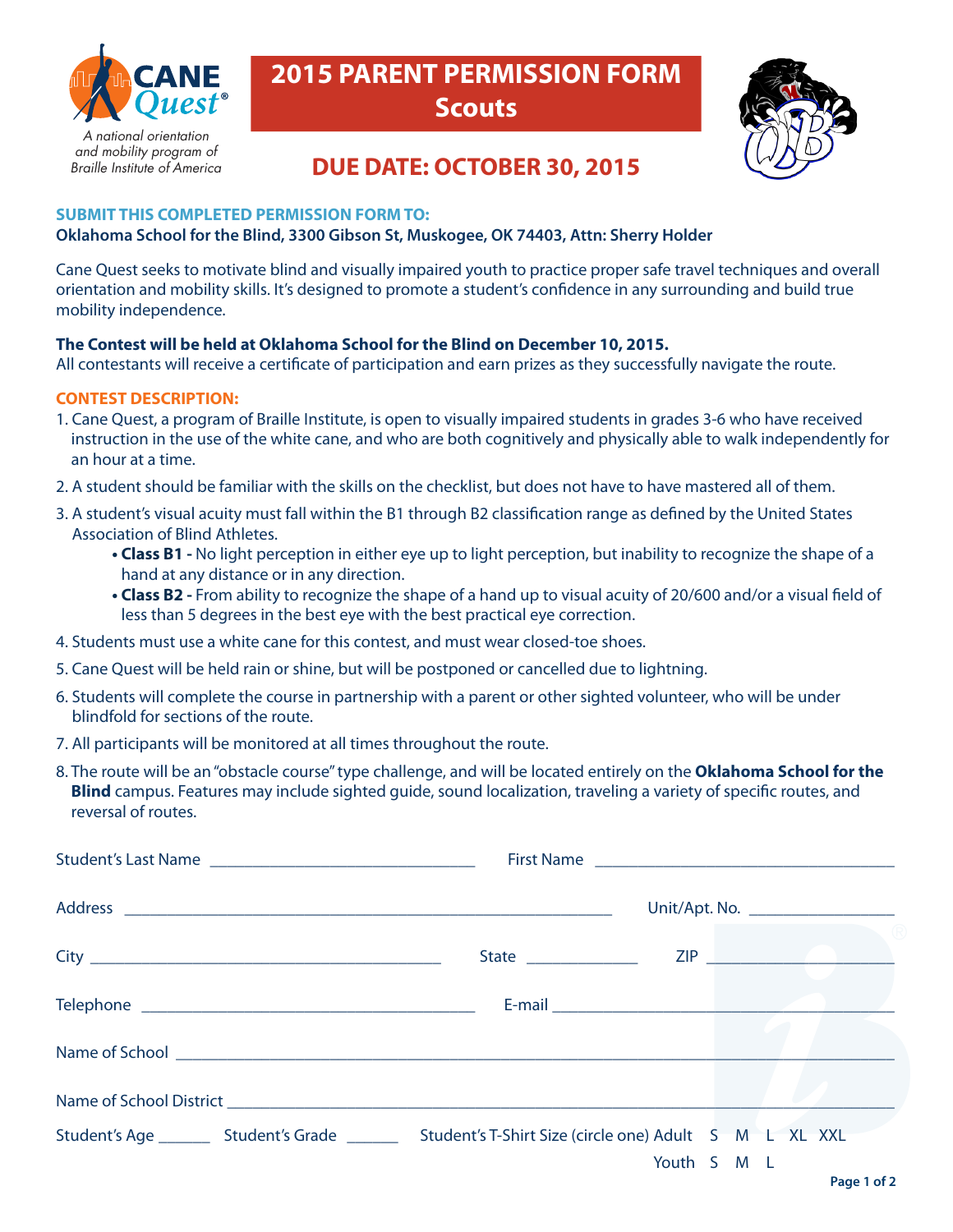#### O&M Specialist's Name

**A separate skills checklist must be completed by your child's Orientation & Mobility Specialist to validate skill level and visual acuity.**

#### **PHOTOGRAPH, EDITORIAL AND RECORDING RELEASE**

I hereby authorize Oklahoma School for the Blind ("OSB") and Braille Institute of America, Inc. ("BIA") to photograph, videotape, or otherwise record by visual, audio, electronic or manual means, the visual likeness and/or voice or other sounds created by the above named contestant (collectively "Reproductions"). OSB and BIA may use or permit to be used the Reproductions in any CD, DVD, exhibition, display, publication, solicitation or promotional or educational material or on any website including without limitation OSB and BIA's website, Facebook, or YouTube without compensation to the contestant, the contestant's heirs, successors or assigns.

#### **LIABILITY RELEASE**

As the parent or guardian of  $\blacksquare$  ("Minor"), I hereby give permission for the Minor to participate in Cane Quest ("Event"), sponsored by OSB, to be held on December 10, 2015.

- 1. I know the Event is an orientation and mobility competition. I believe the Minor to be qualifed and physically ft to participate in the Event.
- 2. I fully understand that: (a) the activities of the Event involve certain risks and dangers which may result in serious bodily injury, including permanent disability, paralysis or even death ("Risks"); (b) these Risks and dangers may be caused by the Minor's own actions or inactions or the actions or inactions of others participating in the Event, nonparticipants and/or the negligence of the "Releasees" named below; (c) there may be other risks not known to me or that are not readily foreseeable at this time; (d) the social and economic losses and/or damages that could result from those Risks could be severe and could permanently alter the Minor's future.
- 3. I consent to the Minor's participation in the Event and hereby accept and assume all such Risks, known and unknown, and assume all responsibility for any losses, costs and/or damages following such injury, disability, paralysis or death, even if caused in whole or in part by the negligence of the Releasees named below.
- 4. On behalf of the Minor and me and our respective personal representatives, heirs and assigns, I hereby release, discharge and covenant not to sue OSB and BIA, its officers, directors, employees, members, Event participants and volunteers, sponsors, promoters or advertisers, owners and lessees of the premises and vehicles used to conduct the Event, orientation and mobility specialists, consultants and other persons or entities who give recommendations, directions, or instructions regarding the premises or Event, and all of the directors, officers, agents, and employees of the foregoing (all collectively referred to as "Releasees") from and for all liability, claims, demands, losses, injuries or damages arising from the Event or related travel, including, but not limited to, emotional distress, property damage and medical expenses, caused in whole or in part by the negligence of the Releasees or otherwise.

I have read this Release, and understand that by signing it, I give up substantial rights I and/or the Minor would otherwise have to sue or recover damages for losses occasioned by the Releasees' fault. I sign this release voluntarily.

\_\_\_\_\_\_\_\_\_\_\_\_\_\_\_\_\_\_\_\_\_\_\_\_\_\_\_\_\_\_\_\_\_\_\_\_\_\_\_\_\_\_\_\_\_\_\_\_\_\_\_\_\_\_\_\_\_\_ \_\_\_\_\_\_\_\_\_\_\_\_\_\_\_\_\_\_\_\_\_\_\_\_\_\_\_\_\_\_\_\_

Parent/Guardian Signature **Date of American Structure Date** Date Date

\_\_\_\_\_\_\_\_\_\_\_\_\_\_\_\_\_\_\_\_\_\_\_\_\_\_\_\_\_\_\_\_\_\_\_\_\_\_\_\_\_\_\_\_\_\_\_\_\_\_\_\_\_\_\_\_\_\_

Print Name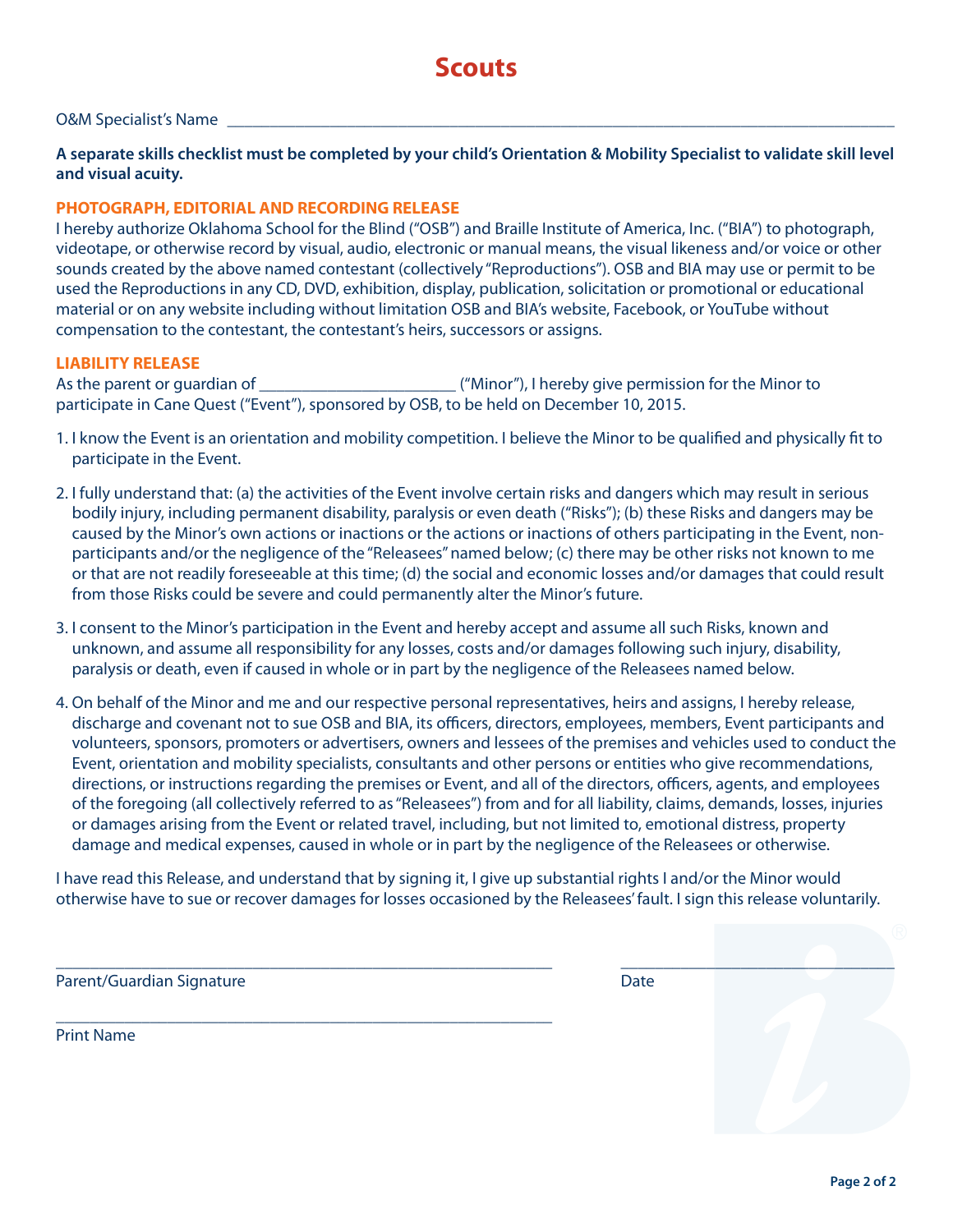

Braille Institute of America

# **2015 CONTEST APPLICATION FORM Scouts**



# **DUE DATE: OCTOBER 30, 2015**

# **ORIENTATION AND MOBILITY SPECIALISTS, TO SUBMIT A STUDENT APPLICATION:**

**Complete this skills checklist and attach a signed and completed Parents' Permission Form and submit to: Oklahoma School for the Blind, 3300 Gibson St, Muskogee, OK 74403, Attn: Sherry Holder**

Cane Quest seeks to motivate blind and visually impaired youth to practice proper safe travel techniques and overall orientation and mobility skills. It's designed to promote a student's confdence in any surrounding and build true mobility independence. **This form must be completed by an Orientation & Mobility Specialist** to validate the student's skill level and visual acuity. A separate form must also be signed by a parent or legal guardian for a student to participate.

## **The Contest will be held at Oklahoma School for the Blind on December 10, 2015.**

All contestants will receive a certifcate of participation and earn prizes/treats as they successfully navigate the route.

## **CONTEST DESCRIPTION:**

- 1. Cane Quest, a program of Braille Institute, is open to visually impaired students in grades 3-6 who have received instruction in the use of the white cane, and who are both cognitively and physically able to walk independently for an hour at a time.
- 2. A student should be familiar with the skills on the checklist, but does not have to have mastered all of them.
- 3. A student's visual acuity must fall within the B1 through B2 classifcation range as defned by the United States Association of Blind Athletes.
	- **Class B1** No light perception in either eye up to light perception, but inability to recognize the shape of a hand at any distance or in any direction.
	- **Class B2** From ability to recognize the shape of a hand up to visual acuity of 20/600 and/or a visual field of less than 5 degrees in the best eye with the best practical eye correction.
- 4. Students must use a white cane for this contest, and must wear closed-toe shoes.
- 5. Cane Quest will be held rain or shine, but will be postponed or cancelled due to lightning.
- 6. Students will complete the course in partnership with a parent or other sighted volunteer, who will be under blindfold for sections of the route.
- 7. All participants will be monitored at all times throughout the route.
- 8. The route will be an "obstacle course" type challenge, and will be located entirely on the **Oklahoma School for the Blind** campus. Features may include sighted guide, sound localization, traveling a variety of specifc routes, and reversal of routes.

| Name of School <b>Example 2018</b> Name of School |  |  |                                                                                                                                                                                                                                                        |
|---------------------------------------------------|--|--|--------------------------------------------------------------------------------------------------------------------------------------------------------------------------------------------------------------------------------------------------------|
|                                                   |  |  | B <sub>2</sub> and the set of the set of the set of the set of the set of the set of the set of the set of the set of the set of the set of the set of the set of the set of the set of the set of the set of the set of the set of the<br>Page 1 of 2 |